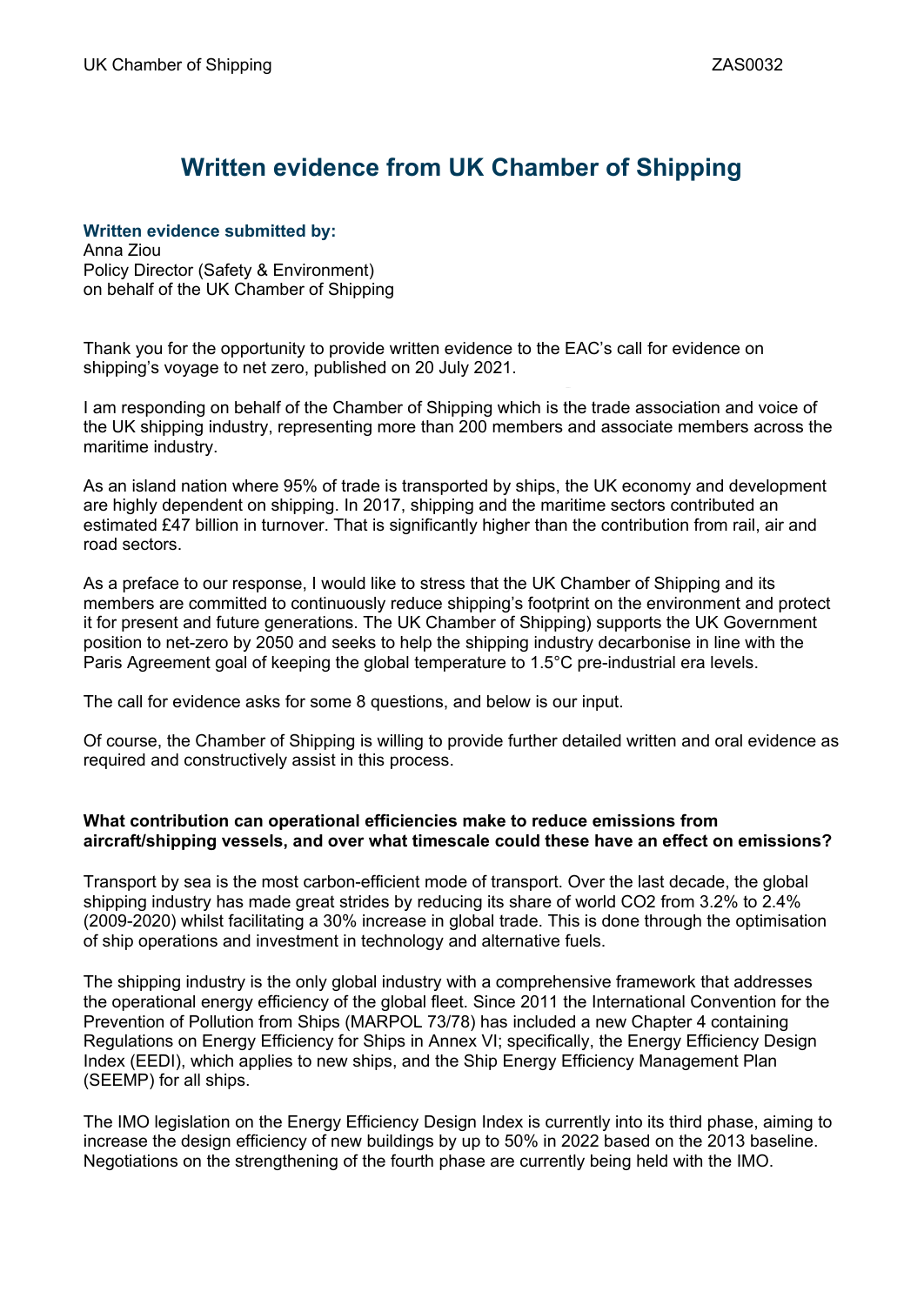# UK Chamber of Shipping ZAS0032

The EEDI framework is a technical measure and has stimulated continued innovation and technological development of all the components influencing the fuel efficiency of a ship from its design phase. As the operational phase is by far the most demanding period of a ship's life cycle in energy terms, a well-defined operational profile from the early design stages is a promising way to develop an energy-efficient ship of high quality. Subsequently, the EEDI framework has directly impacted the improvement of the operational efficiency of international shipping.

The Ship Energy Efficiency Management Plan (SEEMP) is a practical approach to help shipowners manage and improve their ship and fleet efficiency in a cost-effective manner. The SEEMP is intended to be a tool that allows ship operators to consider new technologies and practices when seeking to optimise the performance of a ship. These measures include improved voyage planning or more frequent propeller cleaning or introducing technical measures such as waste heat recovery systems or a new propeller.

In addition, in June 2021, as part of implementing the Initial IMO GHG Strategy, the IMO adopted a goal-based operational efficiency measure, the Carbon Intensity Indicator (CII) measure. The CII enters into force in 2023 and aims to improve the efficiency of the global fleet by at least 40% by 2030 by setting specific mandatory operational efficiency targets on individual ships. To achieve the CII targets, shipowners will need to consider a wide variety of measures. Some of these include speed optimisation, route planning and alternative fuels.

The UK Chamber believes that the CII measure, which is also accompanied by a technical efficiency measure for existing ships (EEXI), will effectively improve the operational efficiency of the industry in the short term. However, in the mid and long-term, a broader systemic shift is required if the shipping sector is enabled to transition towards sustainability – specifically the development of net-zero carbon fuels, technologies and green port infrastructure. These are critical to helping the industry shift towards a more sustainable operating space, specifically for zero-emission vessels.

#### **How close are zero-carbon fuels to commercialisation for aviation/shipping? What role should transitional fuels such as alternative hydrocarbon fuels play?**

For the shipping industry to meet the UK's and IMO's level of ambition for 2050 and given the 20 to 30-year lifetime of ships and their international nature, commercial deployment of zero-carbon fuels, ships, and global fuel infrastructure should need to start latest by 2030.

While there are a number of pilot and demonstration projects underway in the UK and other parts of the world that aim to drive the industry towards a zero-emission future, these resources currently being dedicated are not of the scale that is required to ensure the commercialisation of zero-carbon fuels and ships by 2030.

The research conducted by Ricardo (see link below) underscores the magnitude and scale of the challenge required to increase Technology Development Levels to the necessary extent to support the decarbonisation of international shipping.

https://cdn.ricardo.com/rsc/media/media/research\_and\_development\_requirements\_for\_zero \_carbon\_shipping\_online\_visual.pdf

As concern alternative hydrocarbon fuels, they may have the potential to low or have zero net emissions when used for ship propulsion. Currently, LNG has gained traction, mainly due to the IMO policy push to improve the air quality in ports and coastal areas. It represents today the most costeffective solution that offers emission reductions. However, its long-term contribution to climate change mitigation would depend on fuel and technological development. The introduction of renewable liquefied methane, either from bio or synthetic sources, could see LNG ships being effectively carbon-neutral in the future. To this end, Japan is currently working on a project that looks at LNG transitions to carbon-recycled methane.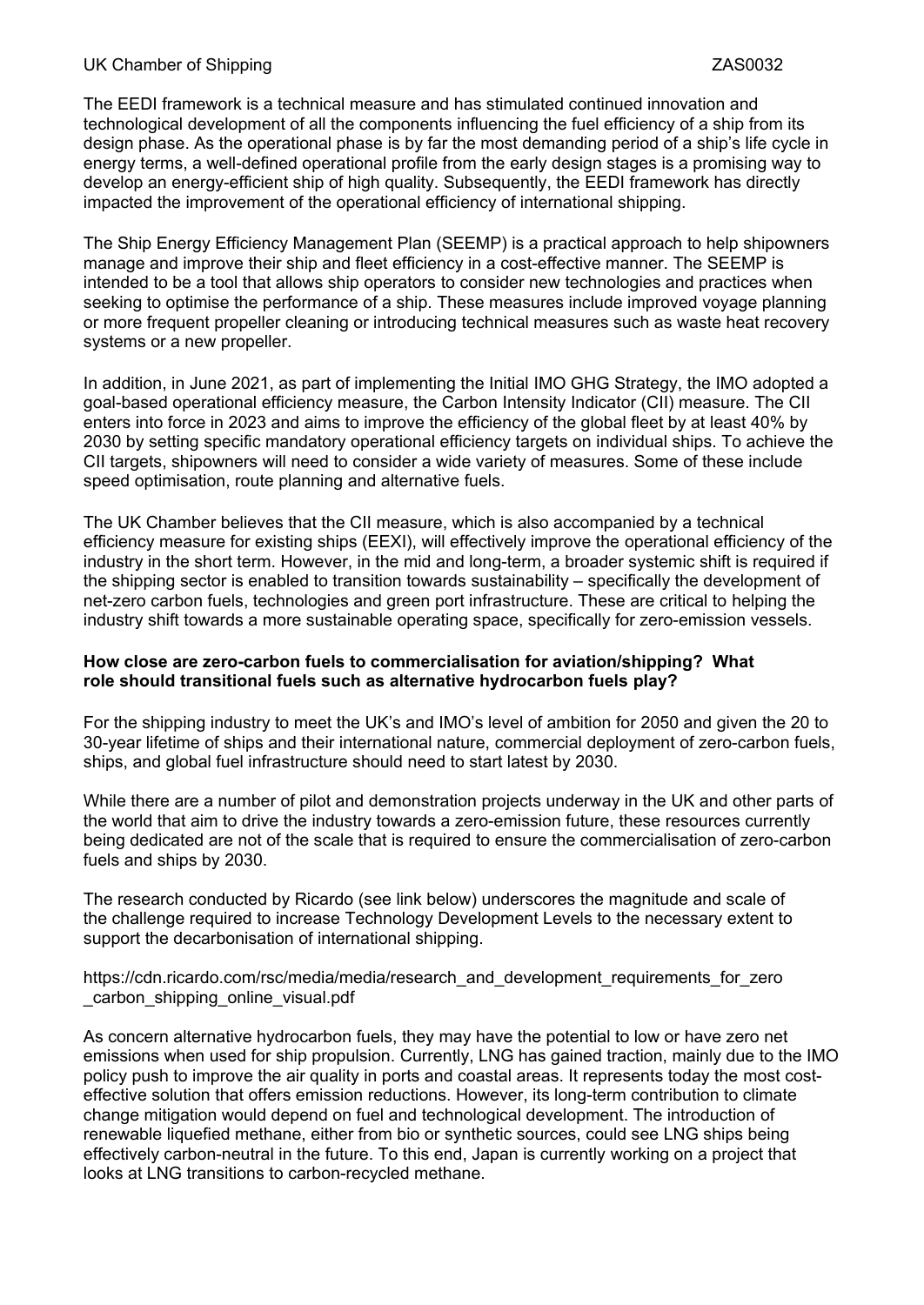Alternative fuels can also be used as "drop-in" fuels (such as biodiesel); however, they are still applied in shipping on an experimental basis.

# **What new technologies are there to reduce emissions from shipping vessels, and how close to commercialisation are they?**

As mentioned above, and according to the Global Maritime Forum, currently, there are around 66 zero-emission pilot and demonstration projects for shipping globally. Most of them involve hydrogen fuels and ammonia. These projects aim to show the viability of the technologies to achieve zeroemission via

- 1. Safety,
- 2. Environmental impact,
- 3. Economic costs, and
- 4. Generation of knowledge and experience that can be used to improve technologies further.

In addition, there are several renewable energy source technologies for shipping applications such as wind, solar, photovoltaics, biofuels, wave energy, batteries and supercapacitors. Their technological maturity and cost-effectiveness are in different stages, and very few designs will target 100% renewable energy or zero-emissions for primary propulsion.

Overall, substantial R&D is needed for most of the above options to reach the deployment and commercialisation stage.

# **How should the Government's net-zero aviation strategy support the UK industry in the development and uptake of technologies, fuels and infrastructure to deliver net-zero shipping and aviation?**

Technological innovation is a critical accelerator and enhancer of implementing the ambitious UK and IMO GHG goals. However, the maritime industry is the less funded transport sector in the UK in terms of R&D for the decarbonisation of the sector. Also, the UK Chamber and its members are acutely aware that, compared to countries like Norway, Germany and Singapore, the UK is behind in providing an equivalent level of financial and fiscal support for the decarbonisation of the shipping industry.

Therefore, as a matter of priority, the UK Government should level up the shipping industry with its automotive and aviation counterparts to provide investment for accelerated projects which could support the industry on its decarbonisation journey. In particular, the Government should back the industry at the upcoming Spending Review with serious funding to assist R&D and deployment of zero-emission shipping and green port infrastructure.

Increased funding for the industry would provide the UK with an opportunity to serve as a test and demonstration centre for the deployment of new fuel types and technologies. This will potentially provide the full breadth of the UK maritime sector a competitive advantage in new green technologies, creating opportunities for jobs and growth and providing a first-mover advantage to UK shipping companies.

**What is the most equitable way to reduce aircraft passenger numbers (e.g. reforming air passenger duty and taxes, frequent flyer levies, bans on domestic flights where trains are available, restrictions on airport capacity)? Are there any policy mechanisms that could reduce our reliance on shipping?**

The shipping industry should be seen as a facilitator of the UK's path to decarbonisation. Moving goods from roads and air to sea reduces emissions and congestion and improves our roads' safety.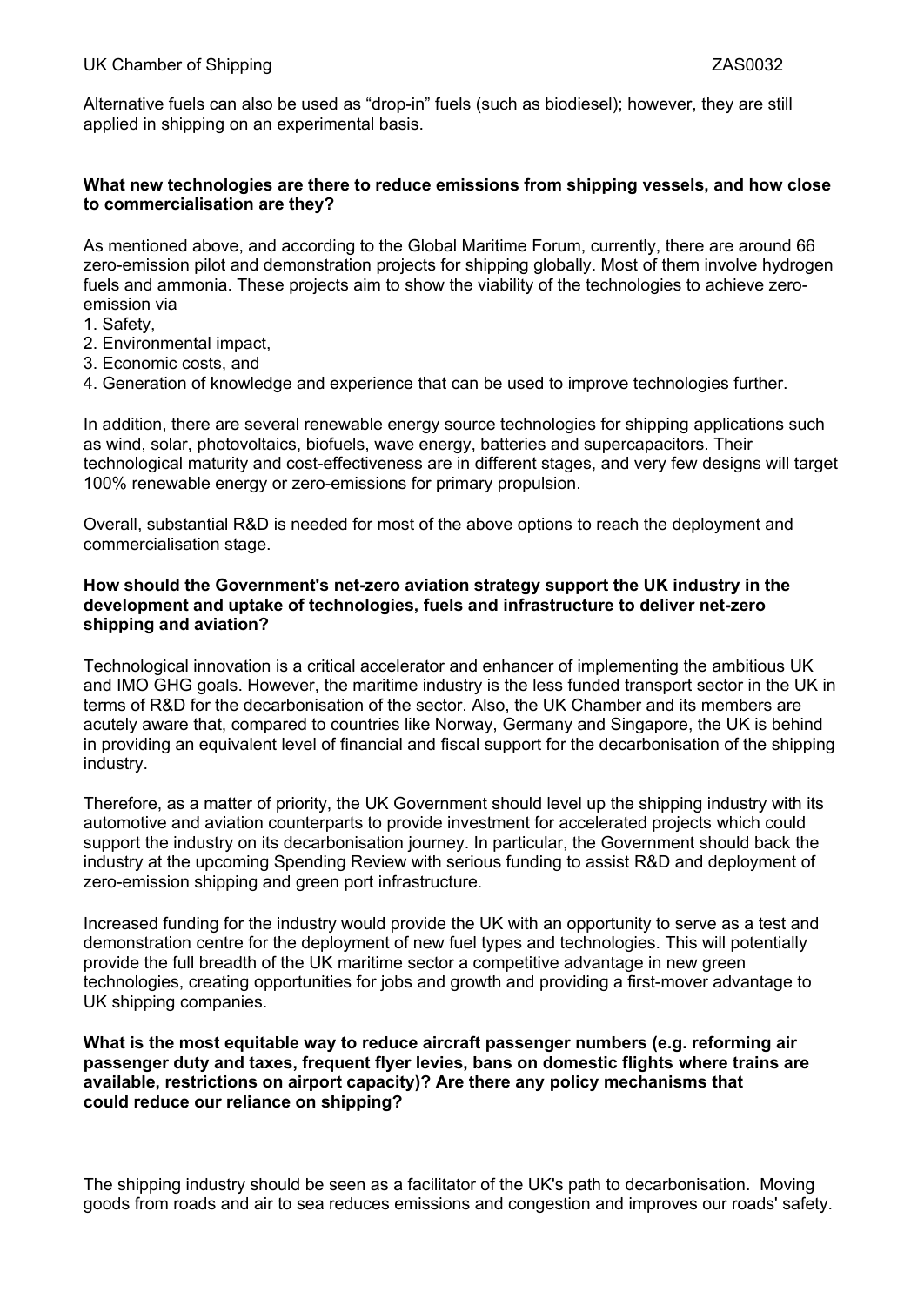# UK Chamber of Shipping ZAS0032

The new report published by Department for International Trade (see the link below) highlights the role of the shipping industry as a facilitator of green free trade that helps accelerate the global transition to a low-carbon economy. The shipping transport, which according to the report, generates 25 to 250 times fewer emissions than trucks, enables the transportation of goods with low GHG impact, which helps the environment. In summary, more international trade and shipping can actively help cut global GHG output.

https://www.gov.uk/government/news/new-trade-report-argues-uk-should-reject-greenprotectionism-and-harness-free-market-to-address-climate-crisis

#### **What further action is needed by the International Civil Aviation Organization and International Maritime Organization to drive emissions reductions? What can the UK Government do to drive international action on emissions?**

Shipping is an inherently international industry that depends on a global regulatory framework to operate efficiently. Without international action through the IMO, there will not be sustainable progress in reducing global emissions due to carbon leakage and will have a significant impact on the cost of reduction for the UK.

Besides, as an island nation that is heavily dependent on shipping, the UK has a definite interest in the international community to achieve meaningful emission reductions. The UK has shown that it can take a leadership role at the IMO to ensure that measures and agreements are designed to be efficient, effective, and equitable.

Therefore, the UK should take a leading role in ensuring that the reduction targets set by the IMO are met. This should be done by influencing the regulatory process of the IMO in a constructive and balanced way. To this end, the UK should seek the IMO to bring into force an IMO Maritime Research Fund by 2023 and an International Market-Based-Measure (MBM) that would effectively cost the impact of the existing fuels on the environment and will encourage the transition towards decarbonisation.

Finally, the UK domestic policy mustn't lead to conflicting regulations with the IMO rules, but rather seek coherence, supplement them and contribute to their effective and efficient implementation.

# **How effective will the global offsetting scheme for international airlines (ICAO's CORSIA) and the UK and EU ETS be at stimulating technology improvement and/ or behaviour change to reduce emissions from aviation/shipping?**

There is yet no EU ETS in force for shipping, and it is too early to assess the effectiveness of the EU's proposal as it is expected to go through some changes and negotiations before entering into force. However, the shipping industry sees regional schemes as an ineffective way of regulating international emissions. They cover only a very small amount of global emissions due to the high risk of shifting the issue to other parts of the world. In addition, they introduce additional complexity for the shipping industry relative to other forms of carbon pricing. The proliferation of regional or national ETS could result in a lack of harmonisation on carbon pricing, which would be undesirable in the context of establishing consistent price signals to support investment in global supply chains for alternative low- and zero-carbon fuels for shipping. In addition, they have the potential of distracting the much-needed work at the IMO and could potentially lead to market distortions.

The link below includes a preliminary and independent report commissioned by ECSA and ICS on ''the Implications of the application of the EU Emissions Trading System (ETS) to international shipping and the potential benefits of alternative Market-Based Measures (MBMs)''.

<https://www.ecsa.eu/sites/default/files/publications/ECSA-ICS-2020-Study-on-EU-ETS.pdf>